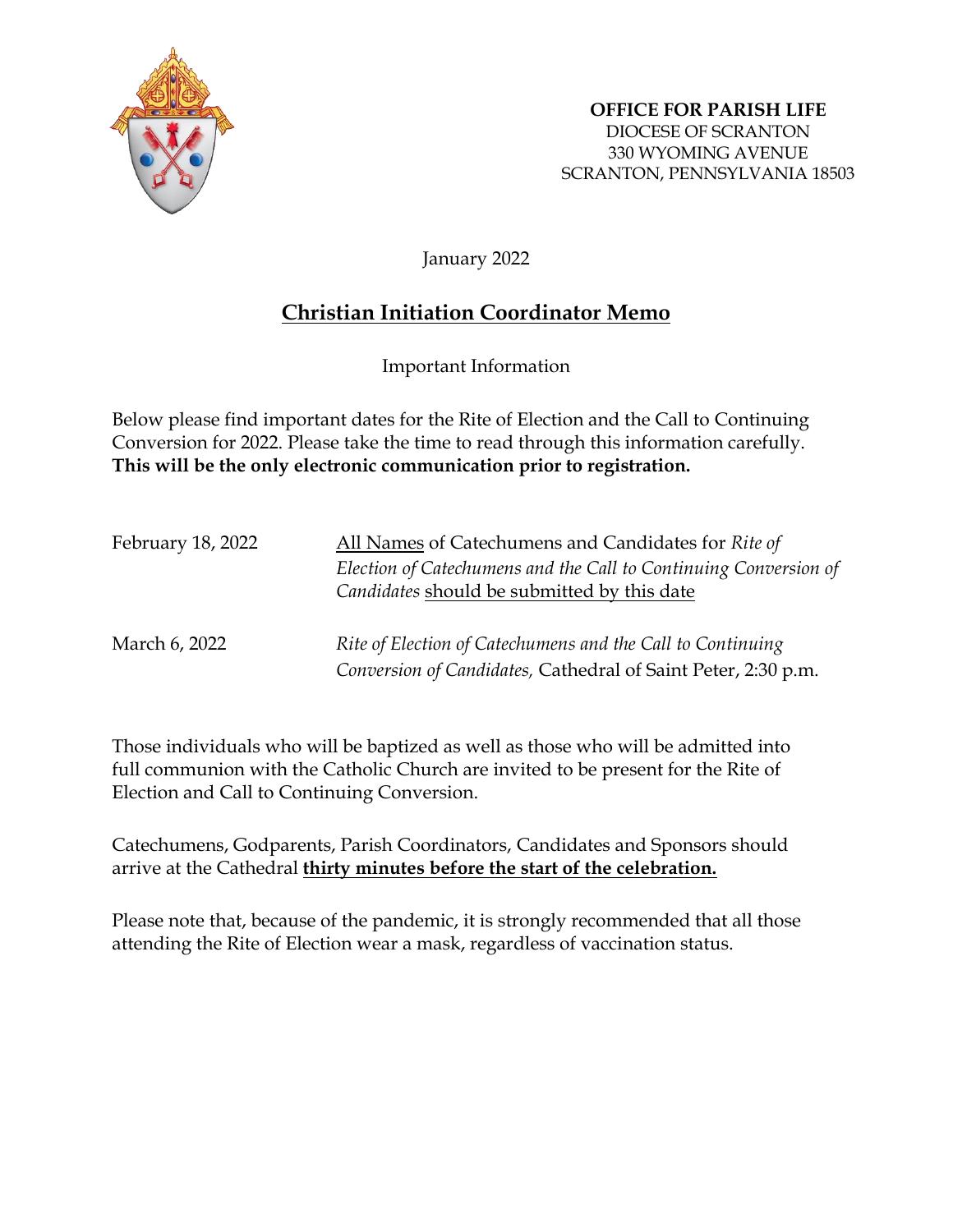## **RITE OF ELECTION**

All Pastors are expected to send **Adult Catechumens**, those who have completed their 18th year and older, to the Cathedral for the *Rite of Election*. Participation in the *Rite of Election* by those 18 years of age and younger is optional (see *RCIA*, 227)

- Each parish is encouraged to provide the *Rite of Sending* for catechumens and candidates prior to the *Celebration of the Rite of Election of Catechumens and of the Call to Continuing Conversion of Candidates. While the candidates will not be called by name at the Cathedral (only by Parish), the Rite of Christian Initiation of Adults allows for the candidates to be called by name during a separate Rite in the parish. (Please refer to Ritual #537 and #540, "Parish Celebration for Sending Catechumens for Election and Candidates for Recognition by the Bishop.")*
- Please remember that **this is a Liturgy of the Word**, not a Eucharistic celebration. Attendance at the *Rite of Election of Catechumens and the Call to Continuing Conversion of Candidates* does not fulfill the Sunday obligation.
- The solemnity of this occasion, the *Rite of Election of Catechumens and of the Call to Continuing Conversion of Candidates* should be reflected in the choice of attire. Recreational attire is not appropriate.
- Arrangements have been made for the parking lot on the Linden Street side of the Cathedral to be open at 1:00 PM that day. The parking lot between the Chancery and the Diocesan Pastoral Center on Wyoming Avenue will also be available for parking.
- **ONLY** Coordinators who have catechumens report to the Diocesan Pastoral Center by 1:45 PM for a review of the procedure for the presentation of names during the Rite.
- If you have NO catechumens, you may go directly to the Cathedral. **It is not necessary for the Catechumens themselves to come to the Diocesan Pastoral Center; they may go directly to the Cathedral.**
- Please bring with you your copy of the "script" that was mailed to you for the purpose of presenting the Catechumens to the Bishop.

### **SEATING**

- There will be reserved seating for the catechumens and their godparents. Diocesan Staff will be happy to assist them.
- The godparent is to sit beside the cate chumen.
- Candidates and their sponsors, family members and RCIA team members may sit anywhere behind the reserved section.
- The sponsor of the candidate will sit beside the candidate.
- Priests may sit with their catechumens or candidates.
- Coordinators who will be presenting catechumens to the Bishop will have a reserved seat in the Sanctuary, led there by the master of ceremonies.
- **There will be reserved seating for wheelchair users and deaf catechumens. Please indicate special needs on the catechumen form.**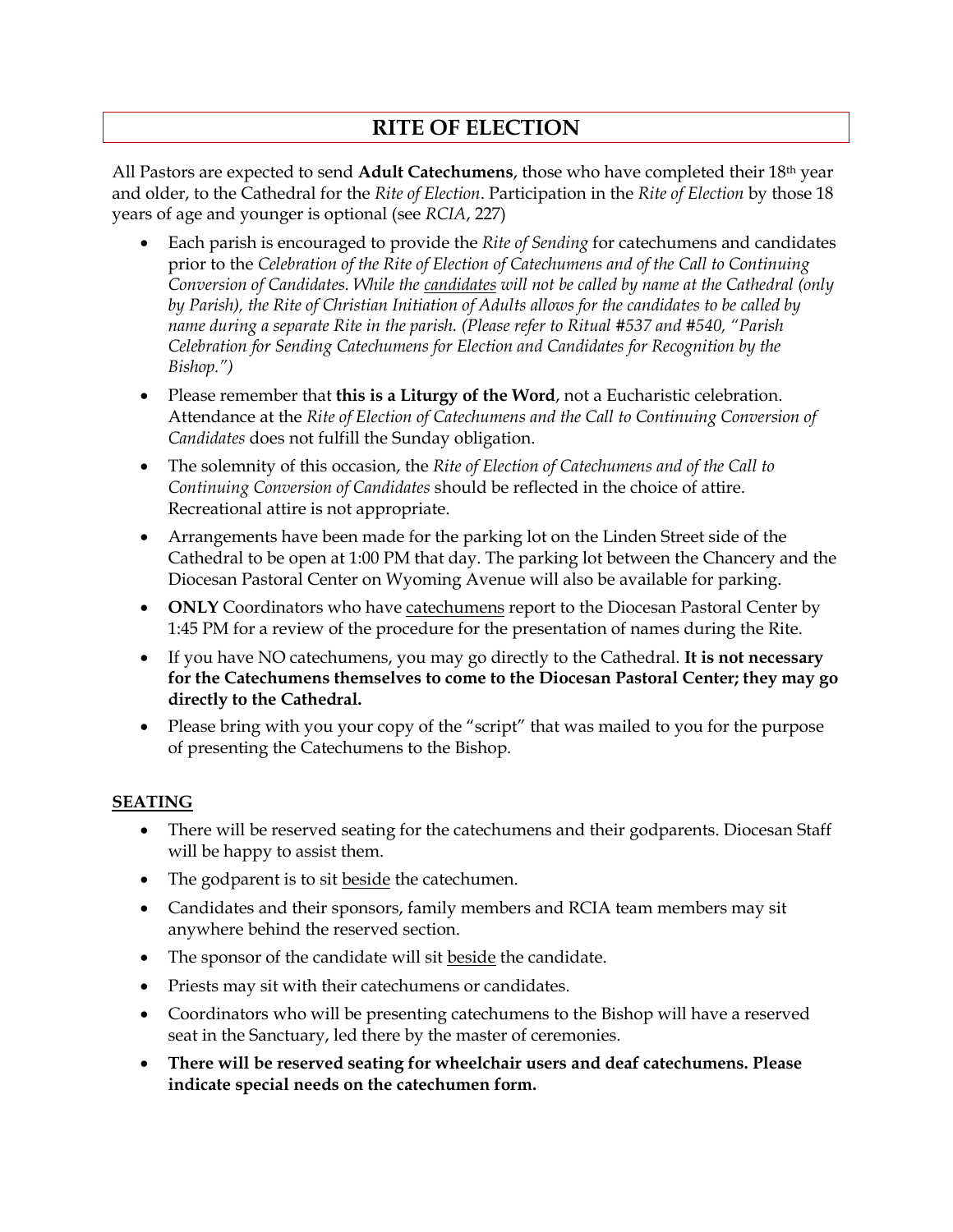#### **BOOK OF THE ELECT**

- The signing of the Book of the Elect is indicative of Election for Baptism; therefore, the already baptized do not sign it.
- **The Book of the Elect is signed as part of the ceremony. It is not signed prior to the Rite of Election.**
- Those who will have catechumens needing to sign the Book of the Elect will need to provide a parish Book of the Elect.

### **CALLING OF NAMES**

- **Coordinators, if you have catechumens, you will be the person to present the name(s) of your catechumens to the Bishop. If you are not comfortable with this role, please designate a person in your place.**
- Coordinators who have catechumens report to the Diocesan Pastoral Center by 1:45 PM for a review of the procedure for the presentation of names during the Rite.
- If you have NO catechumens, you may go directly to the Cathedral.
- You will be in the entrance procession, carrying the Book of the Elect.
- You will have a reserved seat in the sanctuary, led there by a Master of Ceremonies.
- If a baptized Catholic is being confirmed by the pastor and is in attendance at the Rite of Election, he/she will stand with the rest of the Candidates when the name of the parish is called.

### **REGISTRATION**

- All information with regard to the 2022 *Rite of Election of Catechumens and the Call to Continuing Conversion of Candidates* will be handled electronically.
- Complete and submit the Parish Participation Form on the Diocesan Website under Parish Life and Mass Times/Christian Initiation Resources (Use the same Participation Form for both Catechumens and Candidates.)
- After submitting the forms, expect to receive an email confirming that the Office for Parish Life has received your forms.

### **Please register online no later than February 18, 2022**

### **REMINDERS**

- All information with regard to the 2020 *Rite of Election of Catechumens and the Call to Continuing Conversion of Candidates* will be handled electronically.
- The Call to Continuing Conversion is meant for adults (not children) who are baptized and will be received into Full Communion. This Rite is also appropriate for adult Catholics who are baptized but uncatechized.
- Please share this information with your catechumens and candidates.
- Catechumens, Godparents, Parish Coordinators, Candidates and Sponsors should arrive at the Cathedral **thirty minutes before the start of the celebration.**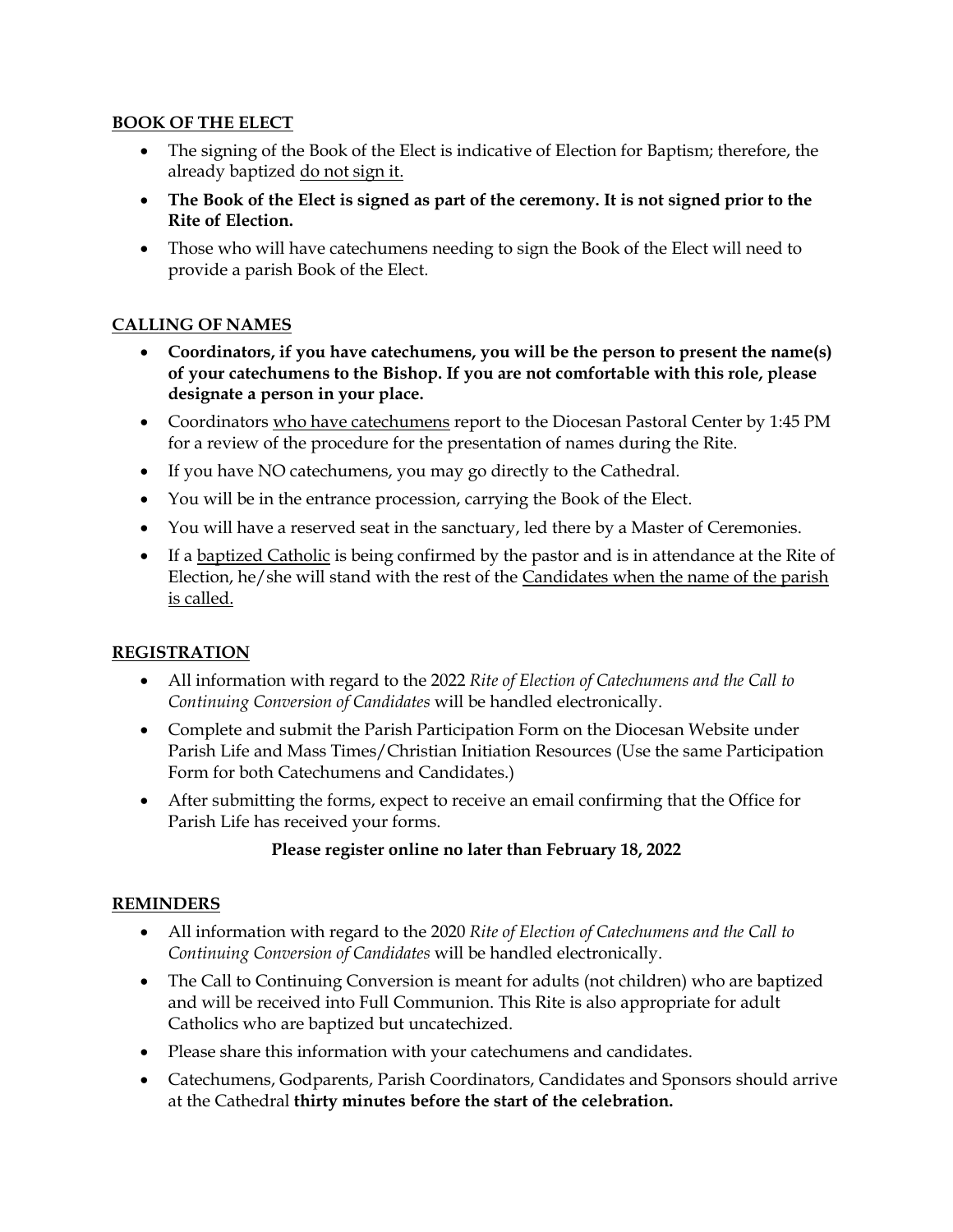

SCRANTON, PENNSYLVANIA 18503

## Enero 2022 Memo **Coordinador de Iniciacion Cristiana**

Información Importante

A continuación, encontrará las fechas importantes para el Rito de Elección y el Llamado a la Conversión Continua para 2022. Tómese el tiempo de leer detenidamente esta información. **Esta será la única comunicación electrónica antes del registro.**

| 18 de febrero, 2022 | Todos los nombres de catecúmenos y candidatos para el rito<br>de La elección de catecúmenos y el llamado a la conversión<br>continua de candidatos deben presentarse antes de esta<br>fecha |
|---------------------|---------------------------------------------------------------------------------------------------------------------------------------------------------------------------------------------|
| 6 de marzo, 2022    | Rito de elección de catecúmenos y el llamado a continuar<br>Conversión de candidatos, Catedral de San Pedro, 2:30 p.m.                                                                      |

Aquellas personas que serán bautizadas, así como aquellos que serán admitidos en plena comunión con la Iglesia Católica, están invitados a estar presentes para el Rito de Elección y el Llamado a la Conversión Continua

Catechumenos, Padrinos, Cordinadores Parroquiales, Candidatos y Patrocinadores deberían llegar a la Catedral por lo menos **treinta minotos antes de la celebración**

Por favor, notan: debido a la pandemia, se recomienda insistentemente que todas las personas que asistan al Rito de Elección usen la mascara, independientemente del estado de vacunación.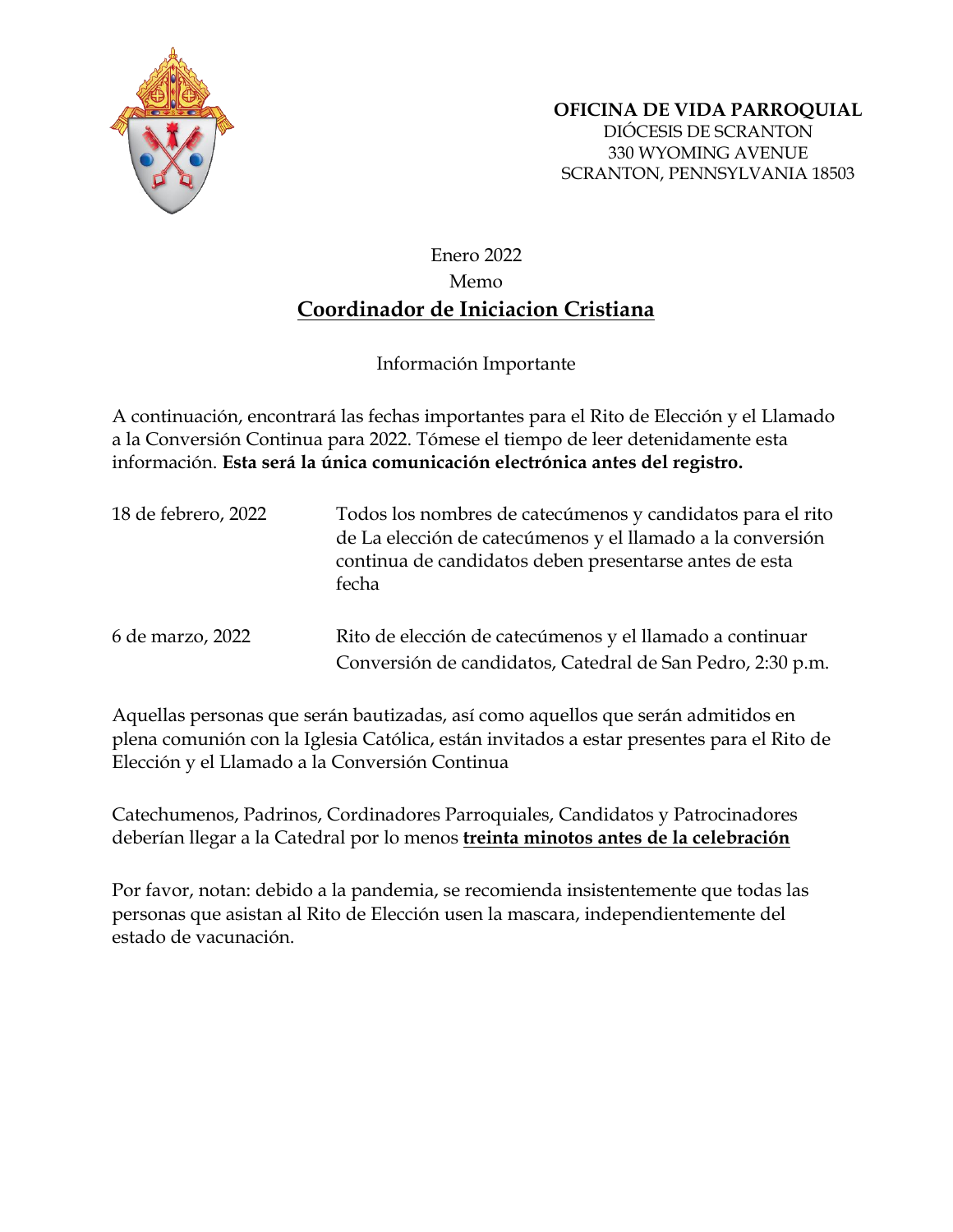# **RITO DE ELECCIÓN**

Se espera que todos los pastores envíen catecúmenos adultos, aquellos que hayan completado sus 18 años o más, a la Catedral para el Rito de Elección. La participación en el Rito de Elección para los menores de 18 años es opcional (vease *RICA*, 227)

- Cada parroquia se le anima a proporcionar el Rito de envío para catecúmenos y candidatos antes de la Celebración del Rito de Elección de Catecúmenos y del Llamado a la Conversión Continua de Candidatos. Si bien los candidatos no serán llamados por su nombre en la Catedral (solo por la Parroquia), el Rito de Iniciación Cristiana de Adultos permite que los candidatos sean llamados por su nombre durante un Rito separado en la parroquia. *(Favor de referir al Ritual #537 and #540, "Celebración parroquial por enviar catecúmenos para la elección y candidatos para el reconocimiento del obispo".)*
- Por favor recuerde que este es una Liturgia de la Palabra, y no una celebración liturgica. La asistencia al Rito de Elección de Catecúmenos y el Llamado a la Conversión Continua de Candidatos no cumple con la obligación dominical. La solemnidad de esta ocasión, el Rito de Elección de Catecúmenos y del Llamado a la Conversión Continua de Candidatos debe reflejarse en la elección del atuendo. La vestimenta recreativa no es apropiada.
- Se han hecho arreglos para que el estacionamiento de la Calle Linden al lado de la Catedral, esté abierto a la 1:00 PM de ese día. El estacionamiento entre la Cancillería y el Centro Pastoral Diocesano en la Avenida Wyoming también estará disponible para estacionamiento.
- **Solo** Cordinadores quienes tienen catecúmenos se reportan al Centro Pastoral Diocesano antes de la 1:45 PM para una revisión del procedimiento para la presentación de nombres durante el Rito
- Si NO tiene catecúmenos, puede ir directamente a la Catedral. No es necesario que los Catecúmenos mismos vengan al Centro Pastoral Diocesano; pueden ir directamente a la catedral.
- Por favor traiga con usted su copia del "guión" que se le envió por correo con el propósito de presentar los Catecúmenos al Obispo.

### **ASIENTOS**

- Habrá asientos reservados para los catecúmenos y sus padrinos. El personal diocesano estará encantado de ayudarlos.
- El Padrino/Madrina se sentará al lado del Catecúmeno.
- Los candidatos y sus patrocinadores, familiares y miembros del equipo de RICA pueden sentarse en cualquier lugar detrás de la sección reservada.
- El patrocinador del candidato se sentará al lado del candidato.
- Los sacerdotes pueden sentarse con sus catecúmenos o candidatos.
- Los coordinadores que presentarán catecúmenos al Obispo tendrán un asiento reservado en el Santuario, dirigido allí por el maestro de ceremonias.
- Habrá asientos reservados para usuarios de sillas de ruedas y catecúmenos sordos. Indique necesidades especiales en el formulario de catecúmeno.